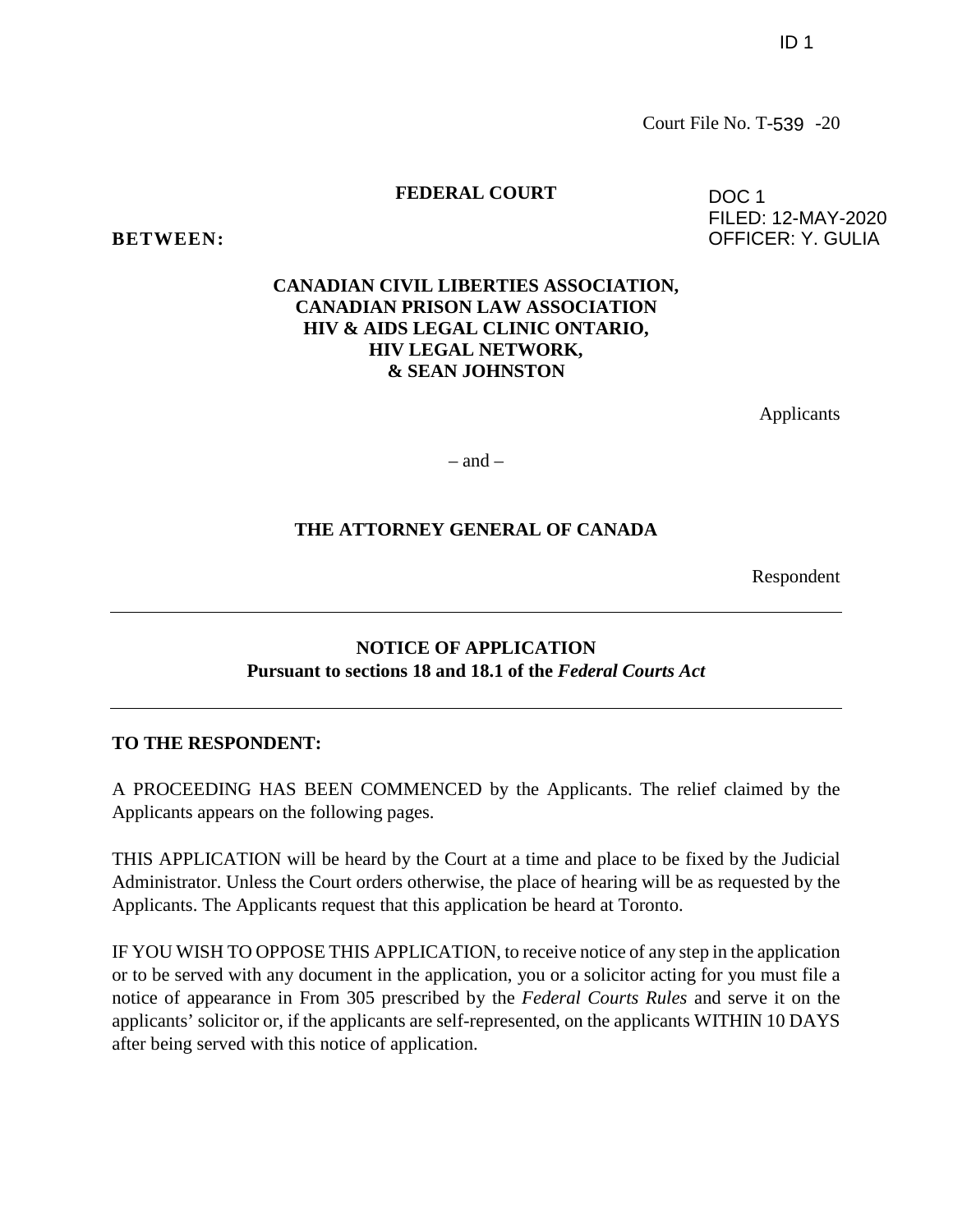Copies of the *Federal Courts Rules*, information concerning the local offices of the Court and other necessary information may be obtained on request to the Administrator of this Court at Ottawa (telephone 613-992-4283) or at any local office.

# IF YOU FAIL TO OPPOSE THIS APPLICATION, JUDGMENT MAY BE GIVEN IN YOUR ABSENCE AND WITHOUT FURTHER NOTICE TO YOU

May 12, 2020 **Issued by:** 

YOGINDER GULIA

*(Registry Officer)*

Address of local office: 180 Queen Street West, Suite 200 Toronto, Ontario M5V 3L6

\_\_\_\_\_\_\_\_\_\_\_\_\_\_\_\_\_\_\_\_\_\_\_\_

- **TO: The Registrar** Federal Court
- **AND TO: The Attorney General of Canada** Ontario Regional Office Department of Justice Canada 120 Adelaide Street West Suite #400 Toronto, Ontario M5H 1T1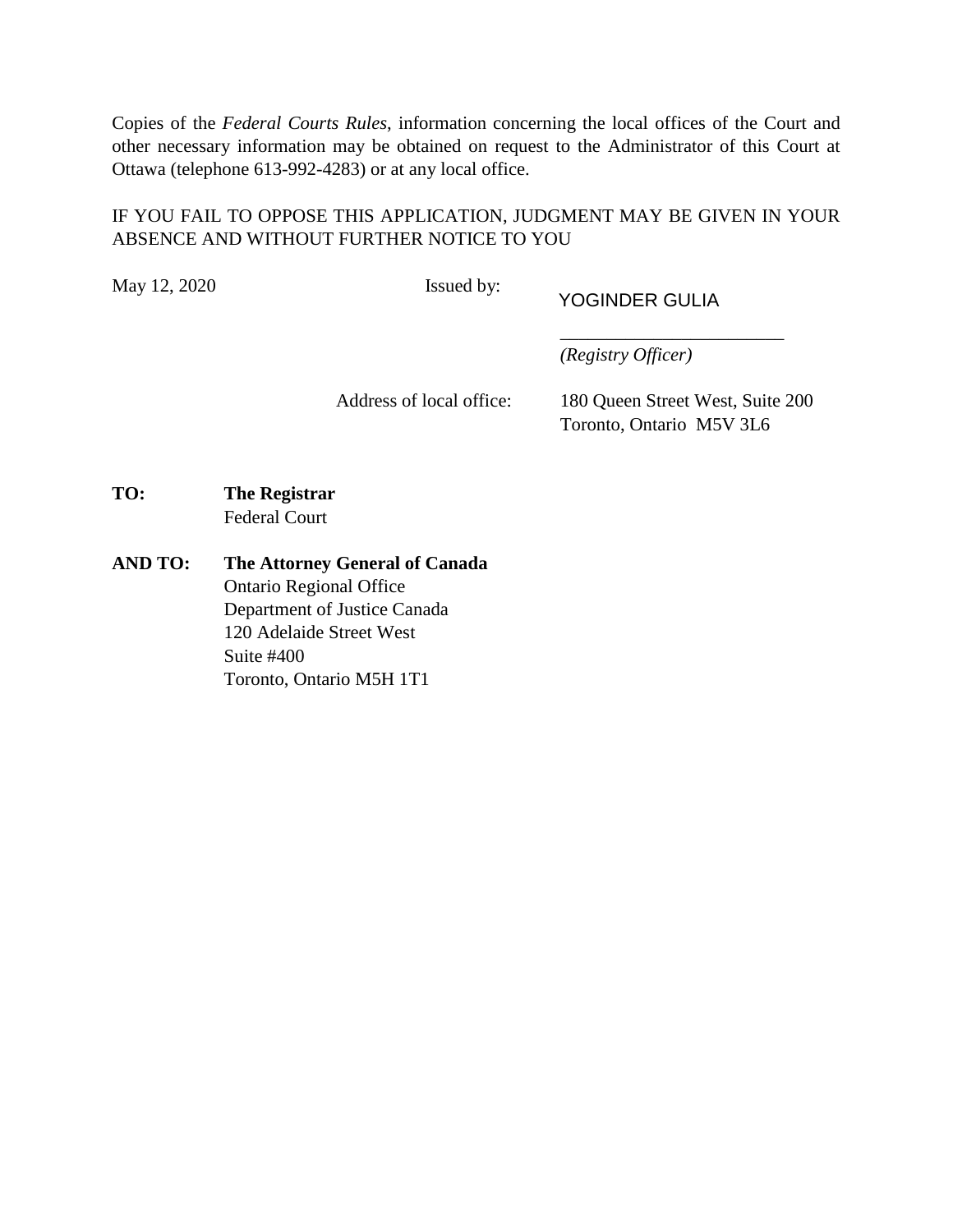## **THE APPLICANTS MAKE APPLICATION FOR:**

- (a) An order in the nature of *mandamus* that CSC comply with its statutory duties pursuant to sections 70, 86, and 87 of the *Corrections and Conditional Release Act*, SC 1992, c 20 ("*CCRA*") by, *inter alia*:
	- i. Immediately and as a first priority, taking proactive and systematic steps to reduce the population of prisoners in CSC institutions to the greatest extent possible consistent with public safety, with precedence given to those who are particularly vulnerable to COVID-19 due to age or underlying health conditions;
	- ii. Ensuring that prisoners who remain in CSC institutions are not detained in conditions equivalent or tantamount to segregation for indefinite or prolonged periods of time – that is, in excess of 15 days – for reasons related to COVID-19;
	- iii. Implementing adequate physical distancing for prisoners and staff within penitentiaries;
	- iv. Implementing comprehensive COVID-19 testing for prisoners and staff, and, for those who test positive, rigorous contact tracing and isolation consistent with public health standards and human rights norms;
	- v. Ensuring that prisoners and staff are adequately supplied with personal protective equipment ("PPE") and trained in its use;
	- vi. Providing prisoners with an adequate supply of hand soap and hand sanitizer that is effective against the novel coronavirus that causes COVID-19 ("effective personal hygiene supplies") and information concerning their effective use;
	- vii. Enhancing cleaning of common areas and any cells or other areas previously inhabited or occupied by anyone who tested positive for COVID-19. Enhanced cleaning must be more frequent, and carried out by persons who are paid, properly trained, and appropriately equipped with PPE and cleaning supplies that are effective against the novel coronavirus that causes COVID-19 ("effective cleaning supplies");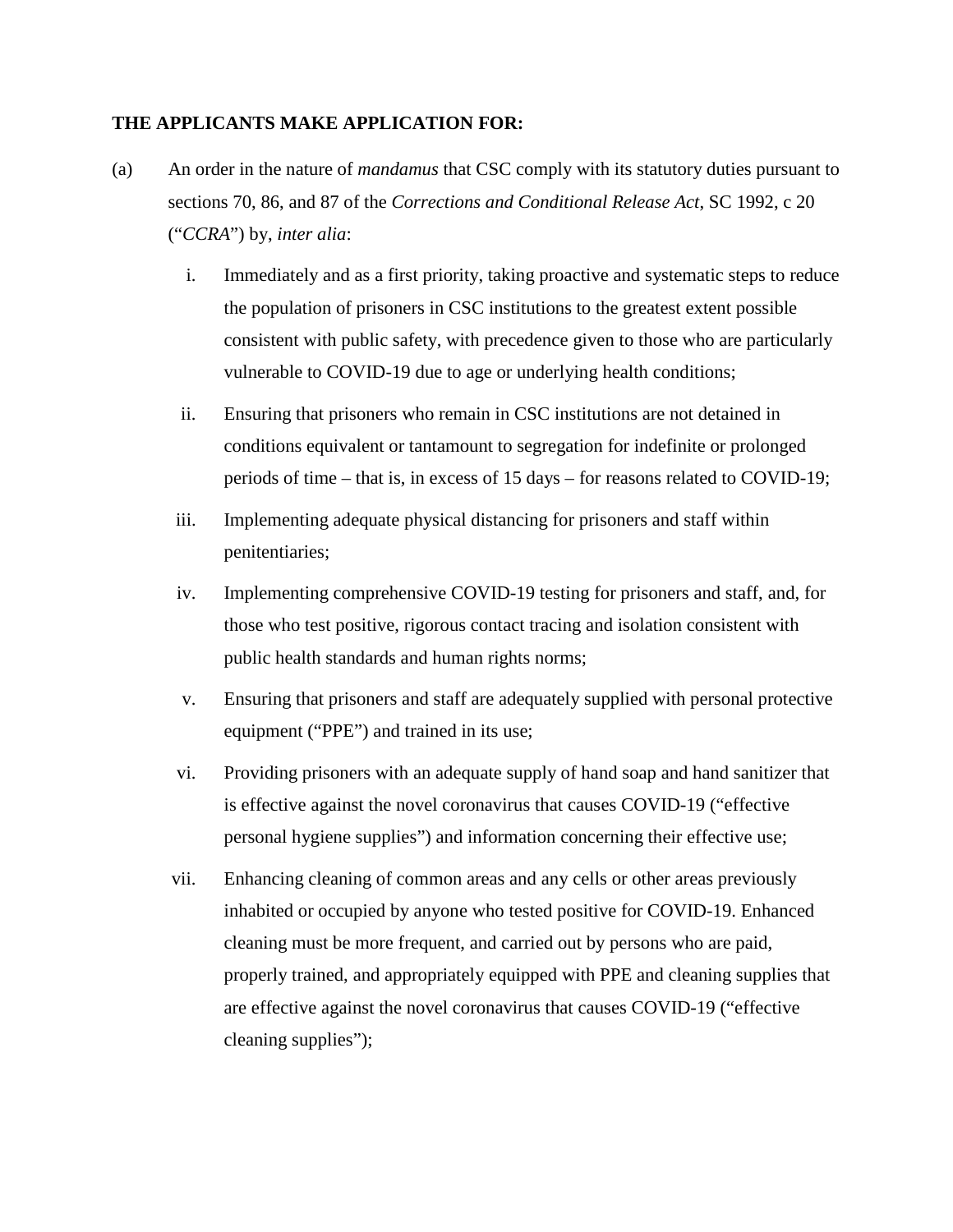- viii. Providing prisoners with effective cleaning supplies for use in common areas and their personal living areas, as well as training in the use of those supplies, in recognition that cleaning, particularly of shared surfaces, must be as continuous as possible;
- ix. Ensuring that adequate staff and facilities are available to provide health care and treatment to all prisoners, including those who are or may be diagnosed with COVID-19, who may be particularly vulnerable to COVID-19, and/or who live with other health conditions:
- (b) A declaration that CSC's failure to take all reasonable steps to ensure a safe and healthful penitentiary environment, provide prisoners with essential health care in the context of COVID-19, and take each prisoner's health status and health care needs into consideration in all decisions affecting the prisoner breaches CSC's statutory duties pursuant to sections 70, 86 and 87 of the *CCRA*;
- (c) A declaration that CSC's failure to take all reasonable steps to ensure a safe and healthful penitentiary environment, provide prisoners with essential health care in the context of COVID-19, and take each prisoner's health status and health care needs into consideration in all decisions affecting the prisoner violates the rights of prisoners as guaranteed by sections 7, 12 and 15 of the *Canadian Charter of Rights and Freedoms* (the*"Charter*");
- (d) A declaration that CSC's use of lockdowns and confinement of prisoners in conditions equivalent or tantamount to segregation for indefinite and prolonged periods of time in response to COVID-19 violates the rights of prisoners as guaranteed by sections 7, 9, 12 and 15 of the *Charter*;
- (e) Should *mandamus* not issue, an order pursuant to section 24(1) of the *Charter* requiring CSC to take the steps set out in paragraph (a) above;
- (f) An order pursuant to section 24(1) of the *Charter* that CSC implement regular audits of its penitentiaries and penitentiary environments by federal public health officials, and regular reviews of the conditions of confinement of all prisoners whose residual liberty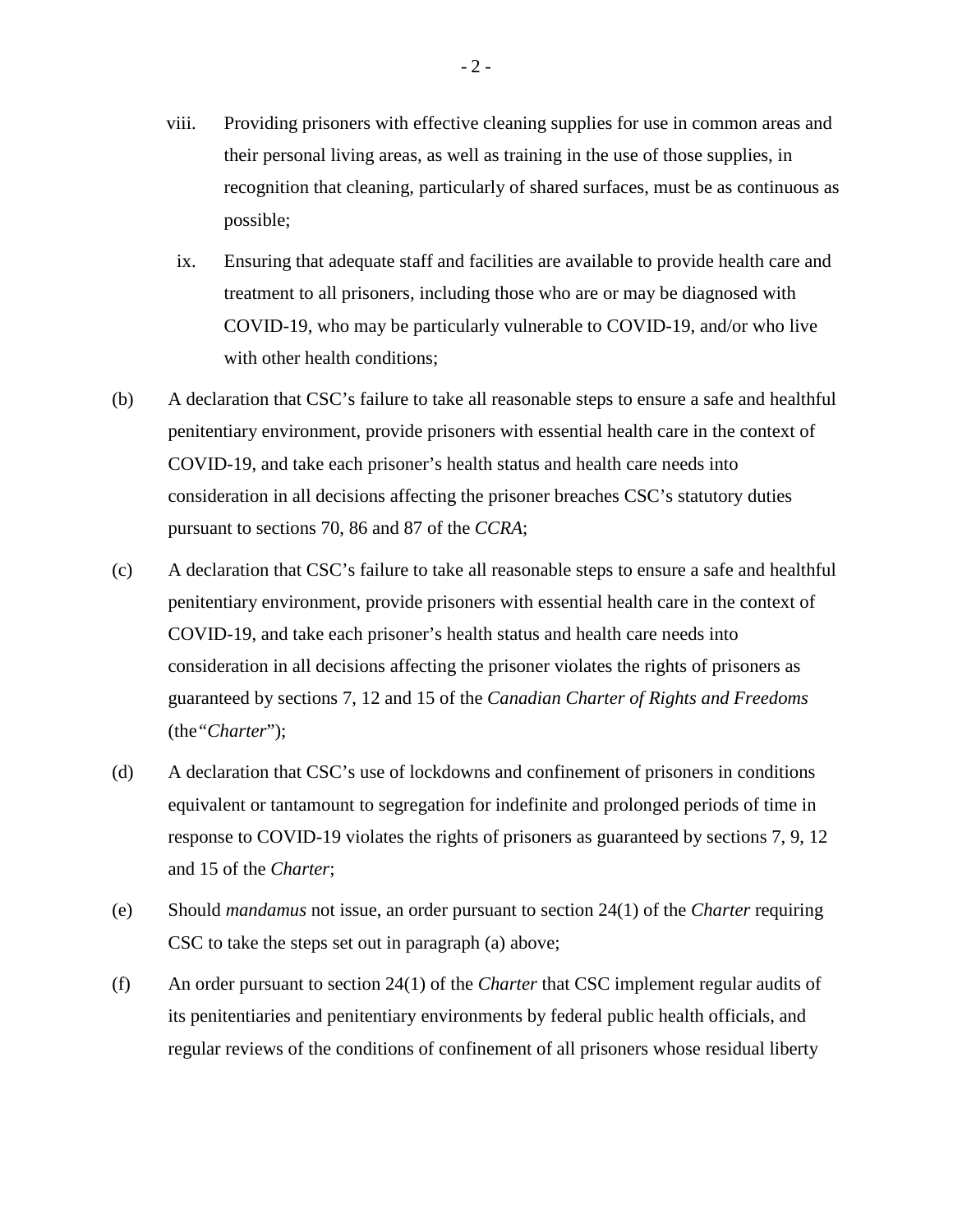has been infringed in relation to COVID-19 by persons appointed to be independent external decision-makers pursuant to section 37.6(1) of the *CCRA*;

- (g) An order pursuant to section 24(1) of the *Charter* that the Court retain jurisdiction to hear reports from CSC concerning its progress in complying with the terms of any order issued by the Court, including in relation to audits and reviews;
- (h) Such injunctive or interlocutory relief as may be sought by the Applicants and this Honourable Court deem just;
- (i) Such further and other relief as counsel may advise and this Honourable Court permit.

## **THE GROUNDS FOR THIS APPLICATION ARE:**

#### **A. Overview and Applicants**

1. The world is in the grip of a global pandemic, with the number of COVID-19 infections and deaths continuing to rise. In the absence of COVID-specific treatment or vaccine, stringent steps must be taken to reduce transmission and slow the spread of the disease. Physical distancing is vital to those efforts.

2. Physical distancing cannot be achieved in correctional facilities without reducing the inmate population. In recognition of this fact, public authorities in various jurisdictions around the world and across Canada have taken action to release prisoners as an essential part of the response to COVID-19.

3. Federal prisoners are disproportionately at risk both of contracting COVID-19 due to the nature of the penitentiary environment, and of suffering severe adverse outcomes including death, due to the prevalence among the federal inmate population of pre-existing vulnerabilities. There have already been outbreaks of COVID-19 at several CSC facilities, and two federal prisoners have died.

4. CSC has a statutory duty to take all reasonable steps to provide a safe and healthful environment for prisoners. In the context of COVID-19, this duty necessarily includes taking immediate and proactive measures to depopulate its institutions to the greatest extent possible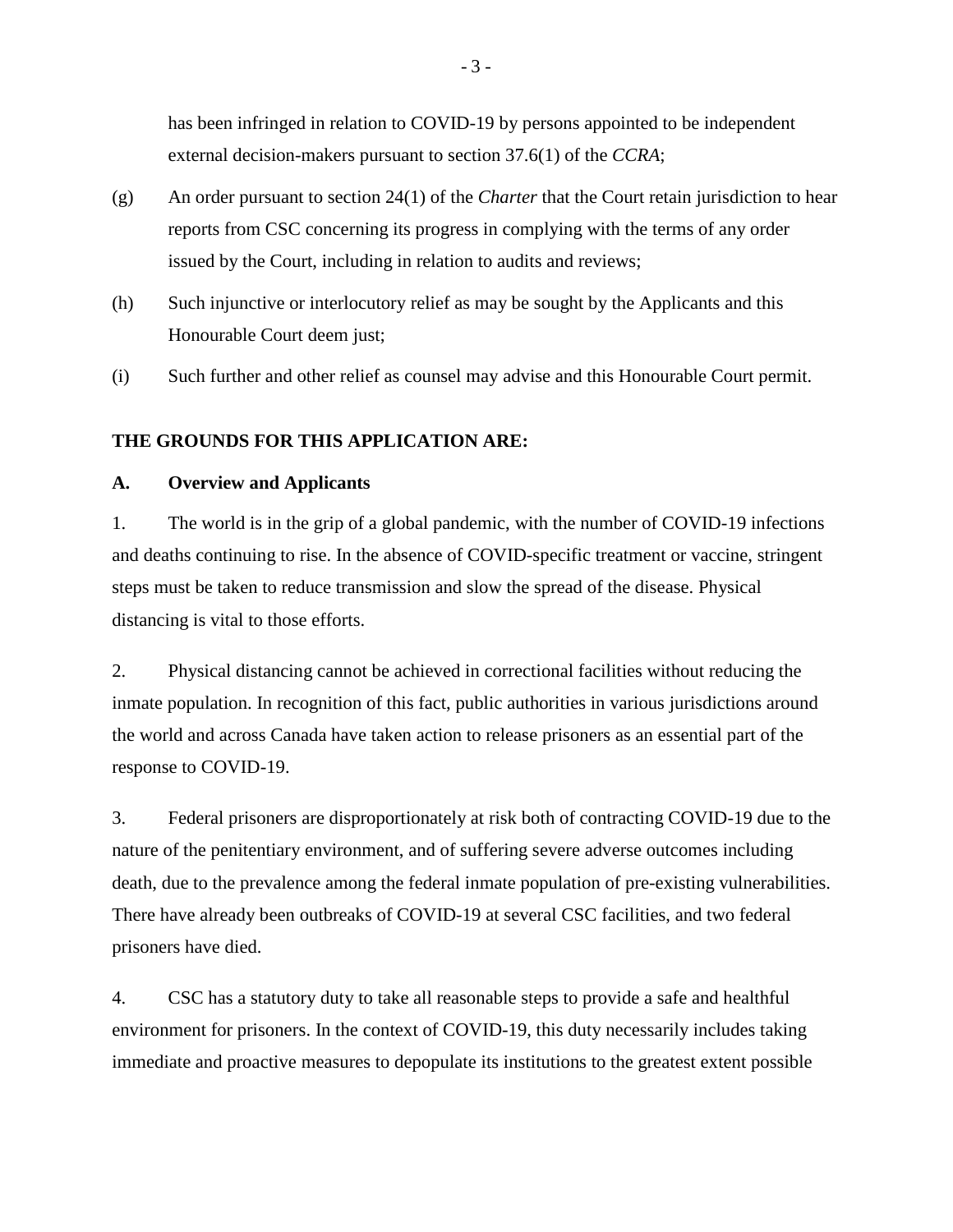consistent with public safety. Unlike other correctional authorities around the world and across Canada, however, CSC has taken few if any steps to release prisoners from its institutions.

5. In addition, CSC is statutorily obligated to provide essential health care to prisoners in accordance with professionally accepted standards, and to take each prisoner's health status and health care needs into consideration in all decisions affecting the prisoner – including decisions relating to placement, transfer, and confinement in a structured intervention unit – and in the preparation of the prisoner for release and the prisoner's supervision.

6. CSC's failure to take steps to release prisoners, and its failure to implement additional measures to more fully safeguard the health of those who remain, constitutes a breach of its statutory duties and a breach of the rights guaranteed to all prisoners under sections 7, 12 and 15 of the *Charter*.

7. CSC's use of lockdowns and indefinite and prolonged confinement of prisoners in conditions equivalent or tantamount to segregation in response to COVID-19 constitutes a breach of its statutory duties and a breach of the rights guaranteed to all prisoners under sections 7, 9, 12 and 15 of the *Charter*.

8. The applicants the Canadian Civil Liberties Association, the Canadian Prison Law Association, the HIV & AIDS Legal Clinic Ontario, and the HIV Legal Network are a coalition of organizations whose mandates include protecting and promoting the constitutional and human rights of prisoners, including those living with underlying health conditions that render them particularly vulnerable to COVID-19. In response to the COVID-19 pandemic, all of these applicants have written and/or been signatories to letters to the Minister of Public Safety and the Commissioner of the CSC calling on them to take immediate action to protect the health of prisoners through depopulation and other measures.

9. These applicants have public interest standing to seek relief from this Honourable Court on behalf of federal prisoners because there are no reasonable alternative means available to bring the systemic issues engaged on this application before the Court.

10. The applicant Sean Johnston is serving a life sentence and is currently in custody at Warkworth Penitentiary. Mr. Johnston has diabetes, heart problems, asthma, sleep apnea, and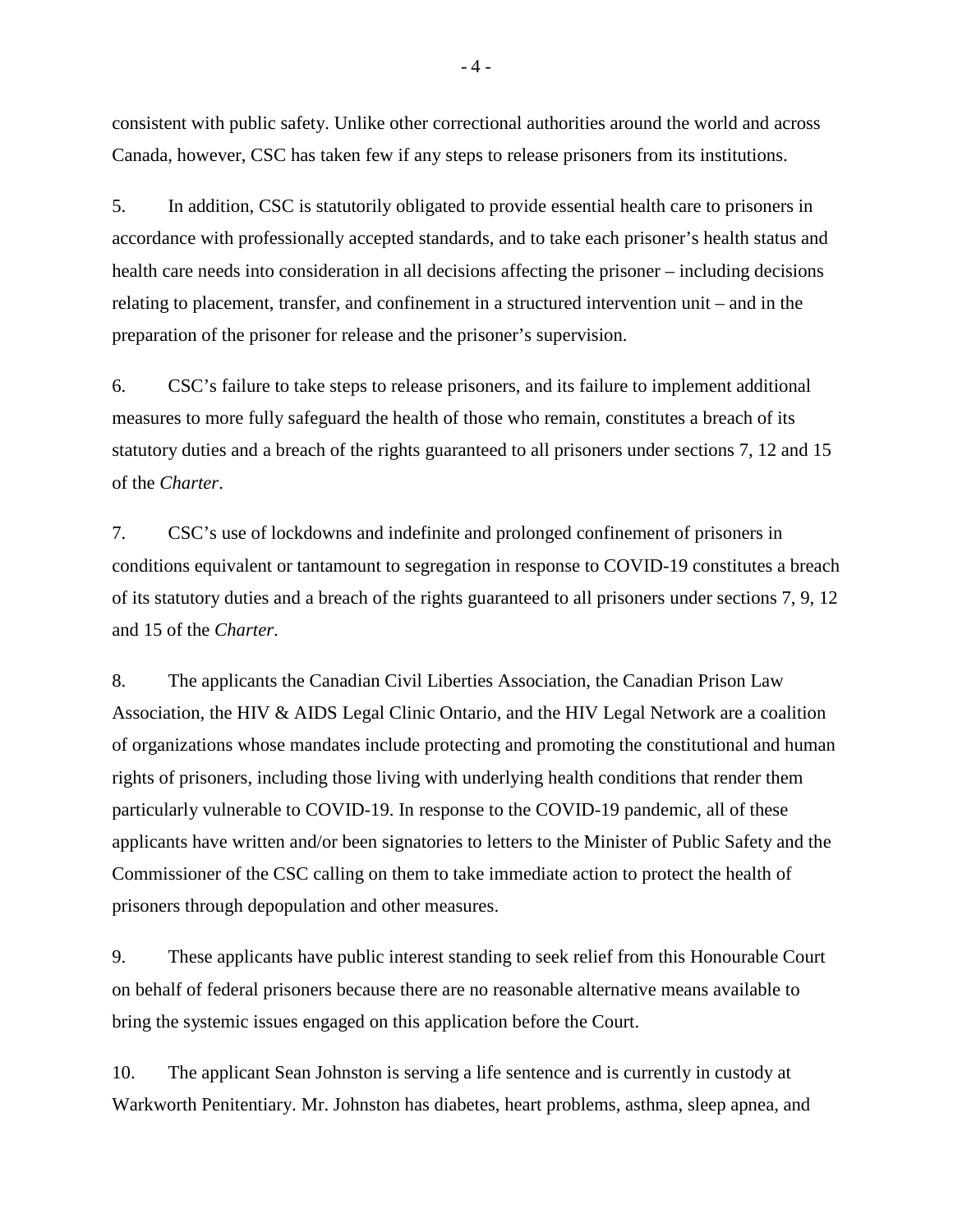experiences blood clots. He also has PTSD. Mr. Johnston uses a nebulizer for his asthma, and a CPAP machine for sleep apnea. Because these devices cause droplets to linger in the air for longer periods or be dispersed over greater distances, respectively, he has been told by health care staff at Warkworth that they will likely be taken away from him if anyone in the institution tests positive for COVID-19. Mr. Johnston is very worried about this possibility. He does not want to increase the risk of other prisoners becoming infected, but he needs these devices to effectively manage his conditions.

11. The Parole Board of Canada previously granted Mr. Johnston Unescorted Temporary Absences ("UTAs") to be followed by day parole on successful completion. Mr. Johnston's UTAs and day parole were suspended, however, after an iPod was found in his cell. Mr. Johnston has a hearing before the Parole Board scheduled for May 25, 2020, to determine whether his day parole should be revoked. Mr. Johnston has been assessed as posing a low risk if released on parole, and has a release plan including a private residence at which he can safely stay. While he awaits his hearing, he remains gravely concerned about the possibility of contracting COVID-19, particularly given his underlying health conditions.

## **B. The Global COVID-19 Pandemic and the Physical Distancing Imperative**

12. On March 11, 2020, the World Health Organization ("WHO") declared the novel coronavirus that causes COVID-19 to be a global pandemic. As of May 11, 2020, more than 4.2 million people worldwide have been diagnosed with COVID-19, and more than 285,000 have died as a result of contracting the virus. In Canada alone, there have been almost 70,000 confirmed cases and just under 5000 deaths. Older adults, those with compromised immunity, and those with various underlying health conditions (heart disease, hypertension, lung disease, diabetes, and cancer) are particularly at risk.

13. According to Health Canada, the number of cases continues to rise and has not yet peaked. COVID-19 is a "serious health threat", and given the increasing number of cases, the health risk to Canadians is "high". Every province and territory across Canada has declared a state of emergency in response to COVID-19.

14. There is currently no specific treatment for COVID-19, and no vaccine that protects against the coronavirus that causes it. Effectively combatting COVID-19 therefore depends on

- 5 -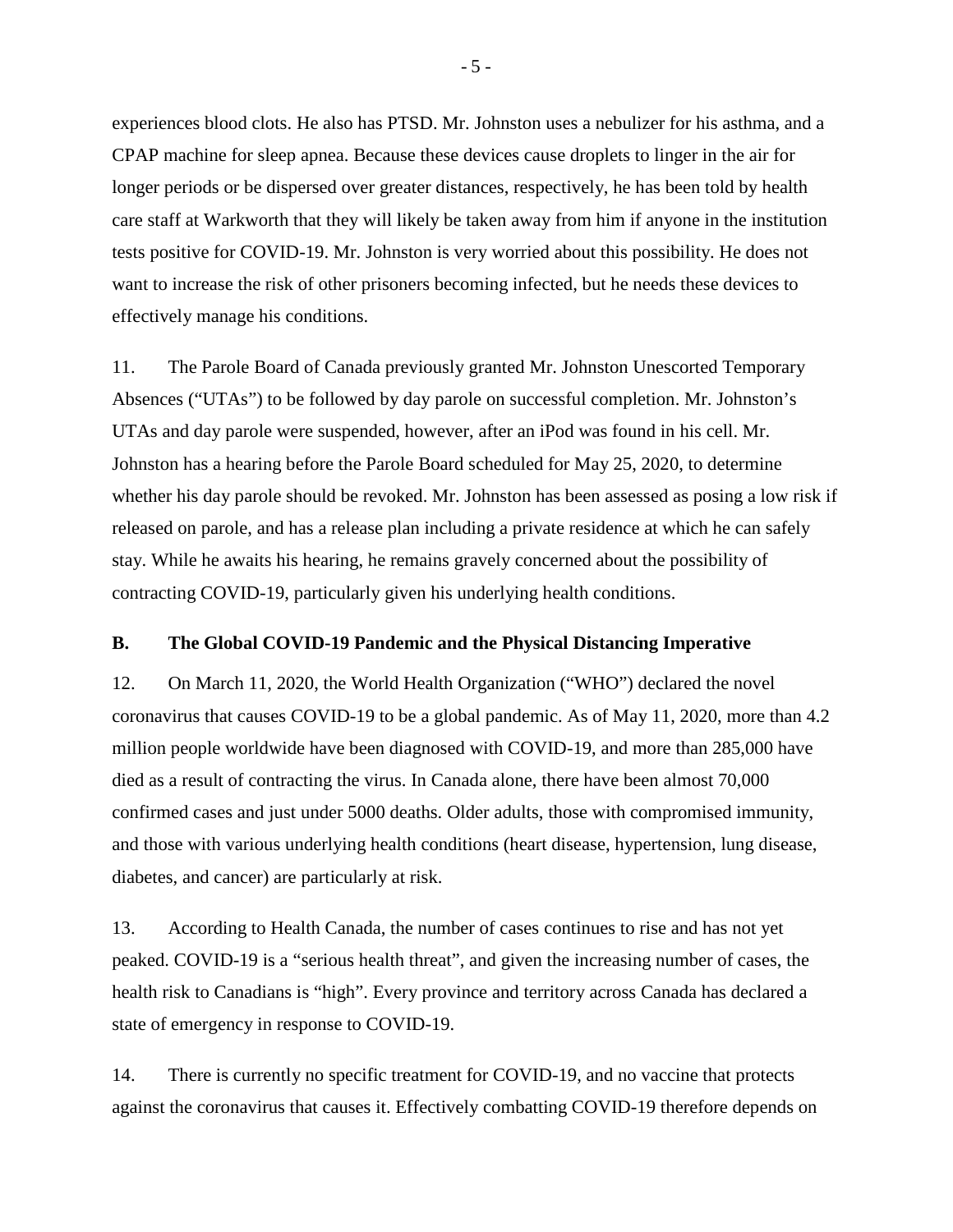measures that reduce transmission rates and slow the spread of the disease. These measures are essential to protecting individuals' health, and in particular the health of the elderly and those with underlying health conditions. They are also essential to ensuring that the health care system maintains sufficient resources and capacity to provide acute care to those who need it.

15. The virus that causes COVID-19 is spread primarily from person to person through small droplets from the nose or mouth, which are expelled when a person who is infected with the virus (even if asymptomatic or presymptomatic) coughs, sneezes, or speaks. Physical distancing – that is, maintaining at least two metres between individuals – is therefore the most effective means of reducing the spread of COVID-19.

16. Where physical distancing is not possible, the use of PPE such as masks and gloves can help reduce the risk of transmission. Proper hand hygiene practices – frequent and thorough washing with soap or the use of an alcohol-based sanitizer – and continuous disinfecting of shared surfaces can also aid in reducing the risk of infection from droplets that land on or are transferred to objects and surfaces.

17. The use of PPE, hand hygiene, and disinfecting of shared surfaces are, however, secondary interventions. From both a population and an individual health perspective, there is no substitute for appropriate physical distancing.

18. Physical distancing has been and remains the cornerstone of public health efforts to mitigate the impact of COVID-19. Public health authorities across the county have issued a variety of unprecedented orders to implement and enforce physical distancing measures, including cancelling schools, prohibiting gatherings of more than a small number of individuals, and closing all non-essential businesses. In many areas, the retail businesses that have been permitted to remain open to the public, such as grocery stores and pharmacies, have been required to establish physical distancing measures. Throughout the country, people have been asked to stay home as much as possible, and when outside of their home to avoid contact with or proximity to anyone who is not a member of their own household.

19. Although the number of cases continues to grow, stringent and prolonged physical distancing measures appear to have been successful in "flattening the curve" of COVID-19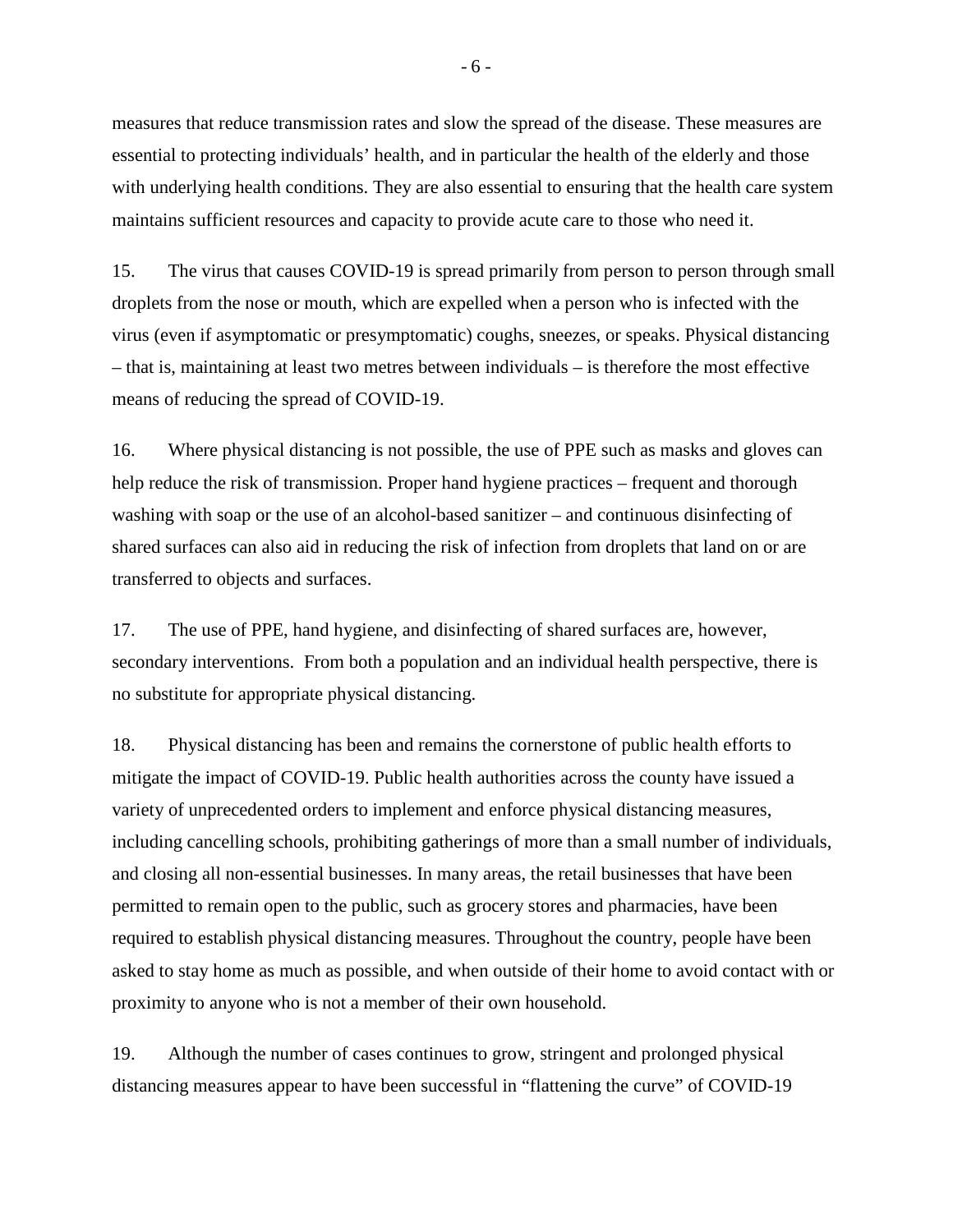infections in the general community. Significant and devastating outbreaks in various congregate living environments have, however, continued.

## **C. Depopulation is Essential to Mitigating the Risk of COVID-19 in Correctional Facilities**

20. The risks associated with COVID-19 are substantially heightened in correctional facilities.

21. Like long-term care facilities and homeless shelters, correctional facilities are congregate living environments. Experience has tragically demonstrated how quickly COVID-19 outbreaks occur, and how difficult they are to contain, within such environments. This is particularly true of congregate living environments with a high concentration of individuals; close quarters; shared facilities for food preparation, eating, toileting and hygiene, recreation and telecommunications; and/or staff who move between living quarters and may unwittingly act as vectors of infection.

22. The effectiveness of secondary interventions, such as the use of PPE and enhanced hand hygiene and cleaning measures, may be overwhelmed when an outbreak takes hold within a high-density congregate environment. In other words, as the viral load in a given environment increases in the air, on surfaces, and in the proportion of individuals infected, secondary interventions that were previously sufficient to control the spread of disease will no longer be effective.

23. Physical distancing is thus essential to reduce both the risk and the extent of COVID-19 outbreaks in correctional facilities. Physical distancing cannot be achieved in correctional facilities, however, without reducing the inmate population.

24. The importance and urgency of prison depopulation are widely recognized. Through an Inter-Agency Standing Committee, the WHO and the Office of the United Nations High Commissioner for Human Rights have issued an interim guidance document calling for a number of preventative measures to protect persons deprived of their liberty from the spread of COVID-19. One of their primary recommendations is that public authorities take immediate measures to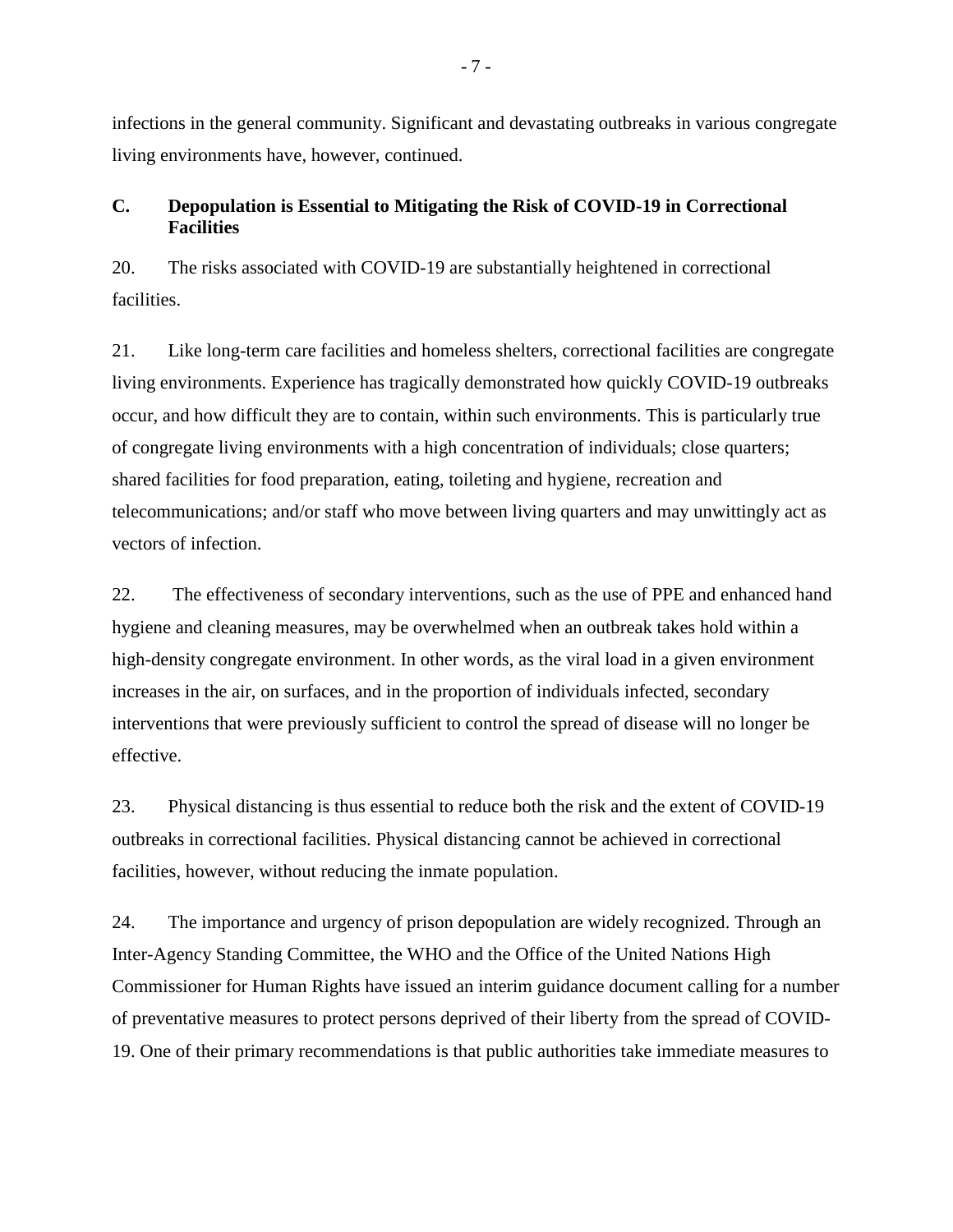reduce the population in prisons, with priority given to individuals with underlying health conditions, low risk profiles, or imminent release dates.

25. Various jurisdictions in over 40 countries around the world have reported depopulating correctional facilities by releasing individuals in response to COVID-19. Within Canada, provincial correctional authorities in British Columbia, Alberta, Manitoba, Ontario, Nova Scotia, Prince Edward Island and Newfoundland have also taken proactive steps to release prisoners following the onset of the pandemic. In Ontario, for example, the Ministry of the Solicitor General has issued Temporary Access Passes to all intermittent prisoners, and proactively performed temporary absence reviews for prisoners with less than 30 days remaining on their sentences. Through these and other measures, Ontario reduced the number of prisoners across the province by nearly 30 percent between March 12, 2020 and April 15, 2020.

#### **D. Addressing the Risk of COVID-19 Within CSC Facilities**

26. COVID-19 poses an especially serious risk for federal prisoners not only because of the nature of the penitentiary environment but also the prevalence of pre-existing vulnerabilities among the federal prison population.

27. In general, the health status of prisoners is comparable to that of persons 10-15 years their senior who are not imprisoned. In other words, 50 years of age for prisoners roughly corresponds to 65 years of age for persons outside of prisons. Currently, 25 percent of federal prisoners are over the age of 50. There is also a higher prevalence of cardiovascular disease, asthma and other respiratory diseases, diabetes, HIV and hepatitis C virus infection among people in prison than among the population as a whole. Federal prisoners are thus at a higher risk both of contracting COVID-19, and of experiencing more severe outcomes, including death, as a result of infection.

28. There have already been significant outbreaks of COVID-19 at CSC institutions in Quebec (Federal Training Centre Multilevel and Joliette Institution) and British Columbia (Mission Medium Institution), and an additional eight cases at the Grand Valley Institution for Women in Ontario. Tragically, two federal prisoners have died as a result of these outbreaks. As of May 6, 2020, a total of 582 federal prisoners had tested positive for COVID-19, and there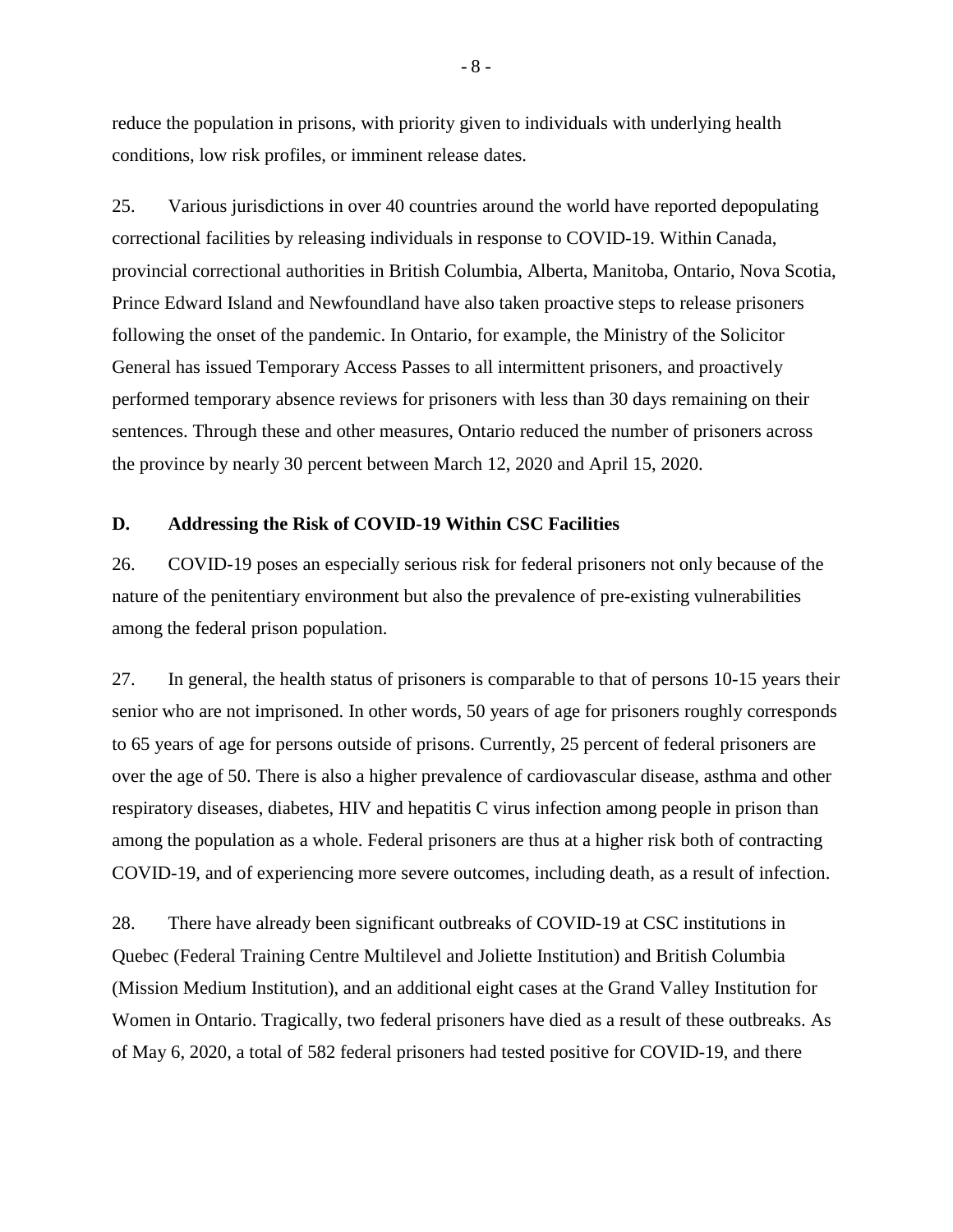were 130 active and 159 recovered cases across CSC institutions. The rate of infection within CSC institutions is significantly higher than in the population at large.

29. CSC's response to COVID-19 has included suspending all visits and all temporary absences other than as medically necessary. CSC has also implemented screening measures, although the utility of such measures is questionable given that COVID-19 can be spread by persons who are asymptomatic or presymptomatic. In addition, CSC has taken some steps to increase cleaning and the availability of cleaning supplies, and to provide staff and inmates with PPE. Many inmates still do not, however, have access to effective hand hygiene and cleaning supplies or PPE.

30. Physical distancing measures have been grossly inadequate. Inmates in some institutions remain double-bunked and therefore cannot achieve physical distancing even within their own cells. Others who may be able to physically distance while in their own cells or rooms cannot maintain physical distancing throughout the institution.

31. As a result of COVID-19, and in the absence of effective physical distancing measures and comprehensive and effective secondary interventions, some CSC institutions are reportedly on lockdown, with prisoners confined to their cells in conditions equivalent or tantamount to segregation. These conditions are indefinite, and given the current state of evidence with respect to COVID-19 can reasonably be expected to be quite prolonged unless alternative measures are implemented.

32. Notably, and in contrast to provincial correctional authorities across Canada and public authorities in numerous countries and jurisdictions around the world, CSC has not taken meaningful steps to depopulate its institutions.

33. Weekly population trends derived from CSC's own data show a decline of only 2.4 percent in the total population of federal inmates from its peak on March 1, 2020 to April 26, 2020. This limited decline in total population appears to have resulted from a significant drop in warrant of committal admissions and a smaller drop in revocations. Although day paroles increased over the two weeks ending on April 26, 2020, these increases were within CSC's normal range of fluctuations in the number of day paroles, and there was no increase in overall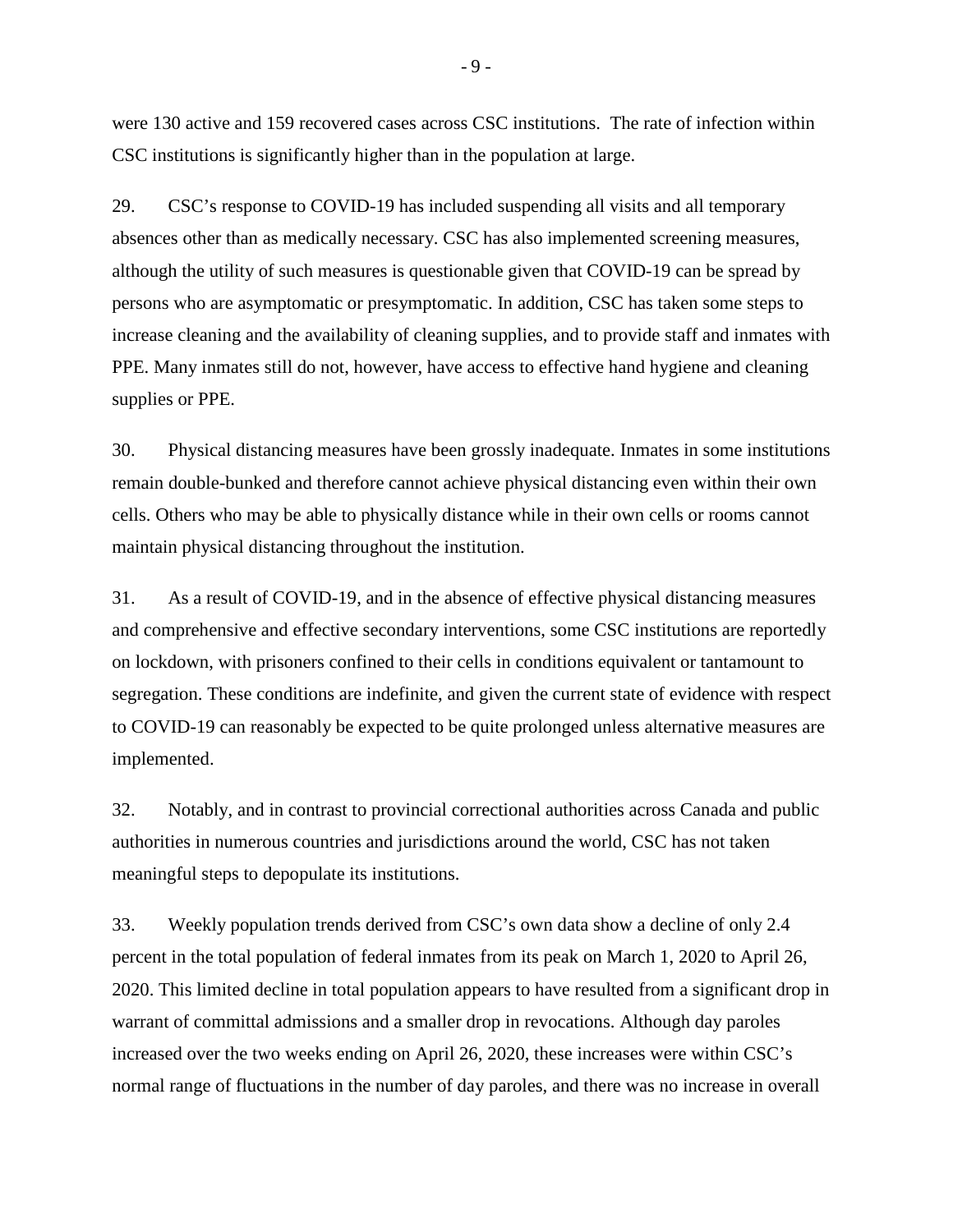releases. In other words, while there has been a decrease in the number of prisoners admitted to CSC institutions, the rate of release from federal penitentiaries has not accelerated or increased since the start of the COVID-19 pandemic.

## **E. CSC has Failed to Meet Its Statutory Duties in Relation to COVID-19**

34. CSC has a public law duty to provide a safe and healthful environment for prisoners within its penitentiaries. Section 70 of the *CCRA* provides that CSC "shall take all reasonable steps to ensure that penitentiaries, the penitentiary environment, the living and working conditions of inmates and the working conditions of staff members are safe, healthful and free of practices that undermine a person's sense of personal dignity."

35. Within the context of the COVID-19 pandemic, CSC's duty to take "all reasonable steps" to ensure that penitentiaries are safe and healthful necessarily and at a minimum includes the requirement to take immediate, proactive and systematic measures to reduce inmate populations to the greatest extent possible consistent with public safety.

36. That requirement is underscored by other provisions of the *CCRA*. The purpose of the federal correctional system, as set out in section 3 of the *CCRA*, is to contribute to the maintenance of a just, peaceful and safe society by, *inter alia*, carrying out sentences imposed by courts through the safe and humane custody and supervision of prisoners. Section 4 of the *CCRA* sets out a number of principles that guide CSC in achieving that purpose, including that the sentence is carried out having regard to all relevant available information; that CSC uses the least restrictive measures consistent with the protection of society, staff members and prisoners; and that CSC considers alternatives to custody in a penitentiary.

37. The *CCRA* provides for numerous alternatives to penitentiary custody, including:

- i. Unescorted temporary absences, which may be authorized for an unlimited period for medical reasons (sections 116); and
- ii. Parole by exception, which may be granted at any time to any prisoner not serving a life or indeterminate sentence, whose physical or mental health is likely to suffer serious damage if he or she continues to be held in confinement, or for whom continued confinement would constitute an excessive hardship that was not reasonably foreseeable at the time the offender was sentenced, among other grounds (section 121).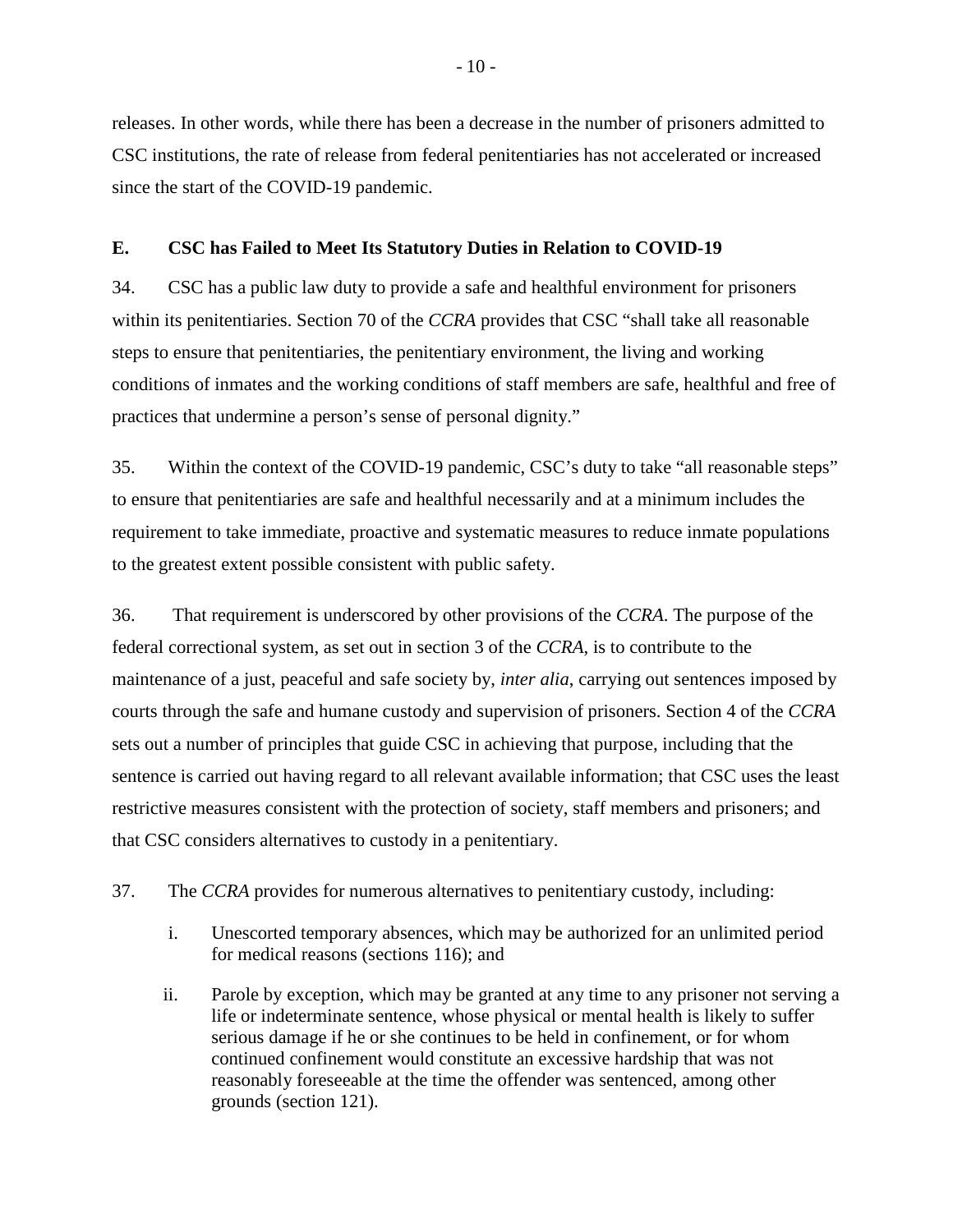38. In addition, CSC has a public law duty pursuant to section 86 of the *CCRA* to provide prisoners with essential health care that conforms to professionally accepted standards.

39. As noted above, there is currently no COVID-specific treatment, and no vaccine to protect against the novel coronavirus that causes the disease. In relation to COVID-19, therefore, essential health care that conforms to professionally accepted standards necessarily includes – indeed, is largely limited to – measures that prevent its transmission.

40. Chief among those measures is physical distancing through depopulation. Depopulation safeguards and promotes the health not only of those prisoners who are released but also, and crucially, the health of those who for whatever reason must remain in CSC institutions – including those who are more vulnerable to COVID-19 due to personal characteristics or health status. Moreover, in addition to reducing the risk of infection for all prisoners who remain, depopulation helps to ensure that their access to essential health care for other conditions is not restricted or impaired as a result of COVID-19 outbreaks.

41. Section 87 of the *CCRA* requires that CSC take into consideration a prisoner's state of health and health care needs in (a) all decisions affecting the prisoner, including decisions relating to placement, transfer and confinement in a structured intervention unit, and (b) the preparation of the prisoner for release and the supervision of the prisoner. This duty applies to individual decisions concerning a prisoner's eligibility for release and conditions of confinement within the institution, as well as institutional decisions concerning the availability of various mechanisms of release and conditions of confinement more generally.

42. The failure of CSC to take prompt and proactive steps to systematically depopulate its institutions in response to COVID-19 constitutes a breach of its duties under sections 70, 86, and 87 of the *CCRA*.

43. The failure of CSC to take additional measures to protect inmate health and safety – including the provision of adequate PPE, effective cleaning and hand hygiene supplies – constitutes a further breach of its duties pursuant to sections 70 and 86 of the *CCRA* as well as section 83 of the Corrections and Conditional Release Act Regulations, which provides that CSC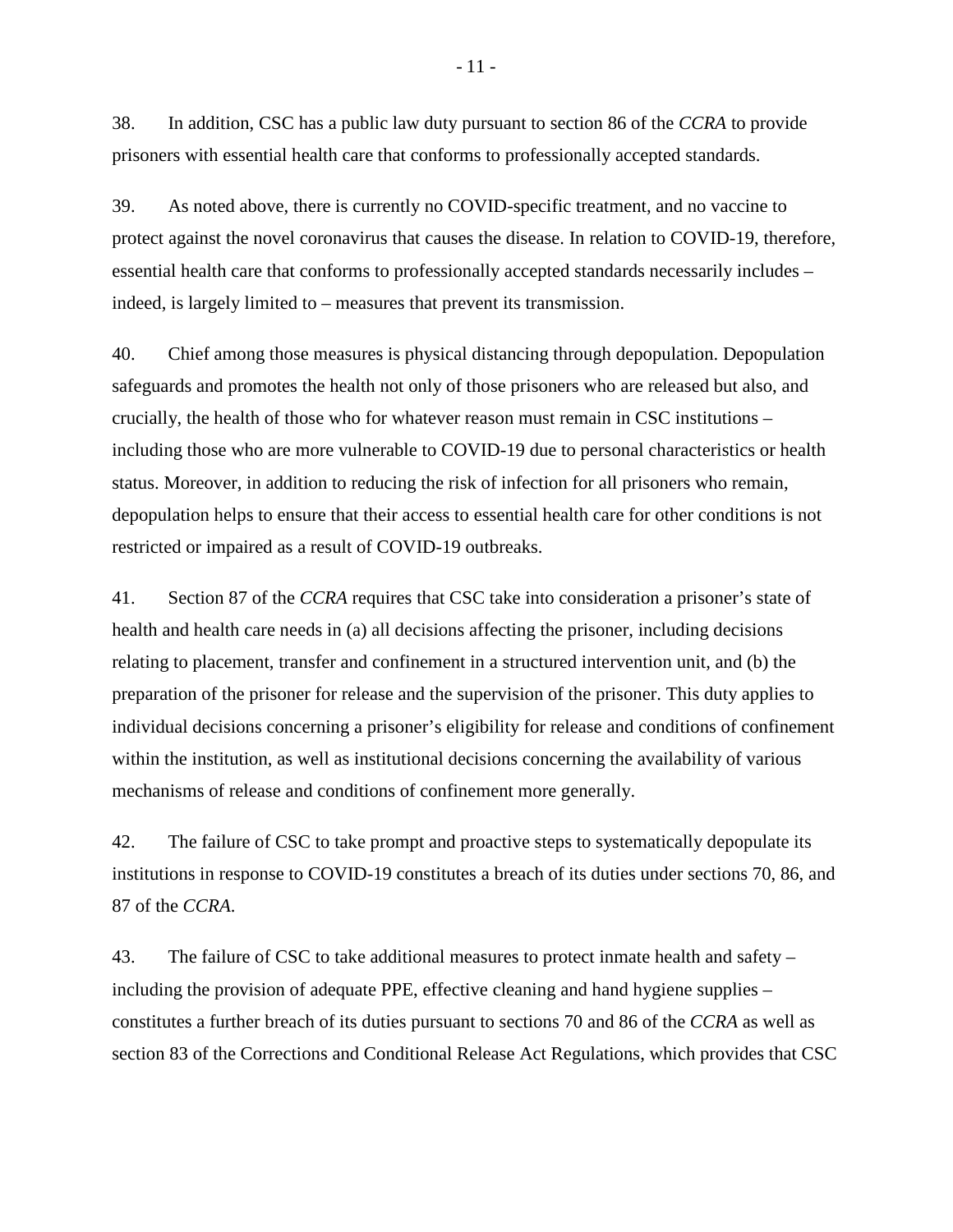shall "take all reasonable steps to ensure the safety of every inmate and that every inmate is … provided with toilet articles and all other articles necessary for personal health and cleanliness".

44. CSC's use of lockdowns and confinement of prisoners in conditions equivalent or tantamount to segregation for indefinite and prolonged periods additionally breaches its duties under sections 70 and 87 of the *CCRA*.

45. The imposition of such conditions is incompatible with CSC's obligation to provide a safe and healthful environment, particularly though not solely where it results from CSC's failure to depopulate and to implement comprehensive and effective secondary interventions to prevent transmission. The indiscriminate imposition of such conditions is equally incompatible with CSC's obligation take into consideration each prisoner's health status and health care needs in all decisions affecting that prisoner.

46. The indefinite and/or prolonged imposition of lockdown conditions also violates section 69 of the *CCRA*, which provides that no person shall administer, instigate, consent to or acquiesce in any cruel, inhumane or degrading treatment or punishment of a prisoner.

# **E. CSC's Failure to Fulfill its Statutory Duties Unjustifiably Breaches Prisoners'** *Charter* **Rights**

47. By failing to take proactive steps to depopulate its institutions, and by failing to implement effective secondary interventions to further limit the spread of COVID-19, CSC has breached prisoners' rights under sections 7, 12, and 15 of the *Charter*.

48. CSC's failure to fulfill its statutory obligations significantly increases the risk to prisoners' security of the person and indeed their lives. The violation of these rights is not in accordance with the principles of fundamental justice as avoidable exposure to and the potential consequences of contracting COVID-19 would be both arbitrary and grossly disproportionate to the principles and purposes of custodial sentences.

49. Avoidable exposure to and the potential consequences of contracting COVID-19 also constitute cruel and unusual treatment or punishment, contrary to section 12 of the *Charter*. Further, sentences imposed by courts were not crafted in anticipation of the risks to health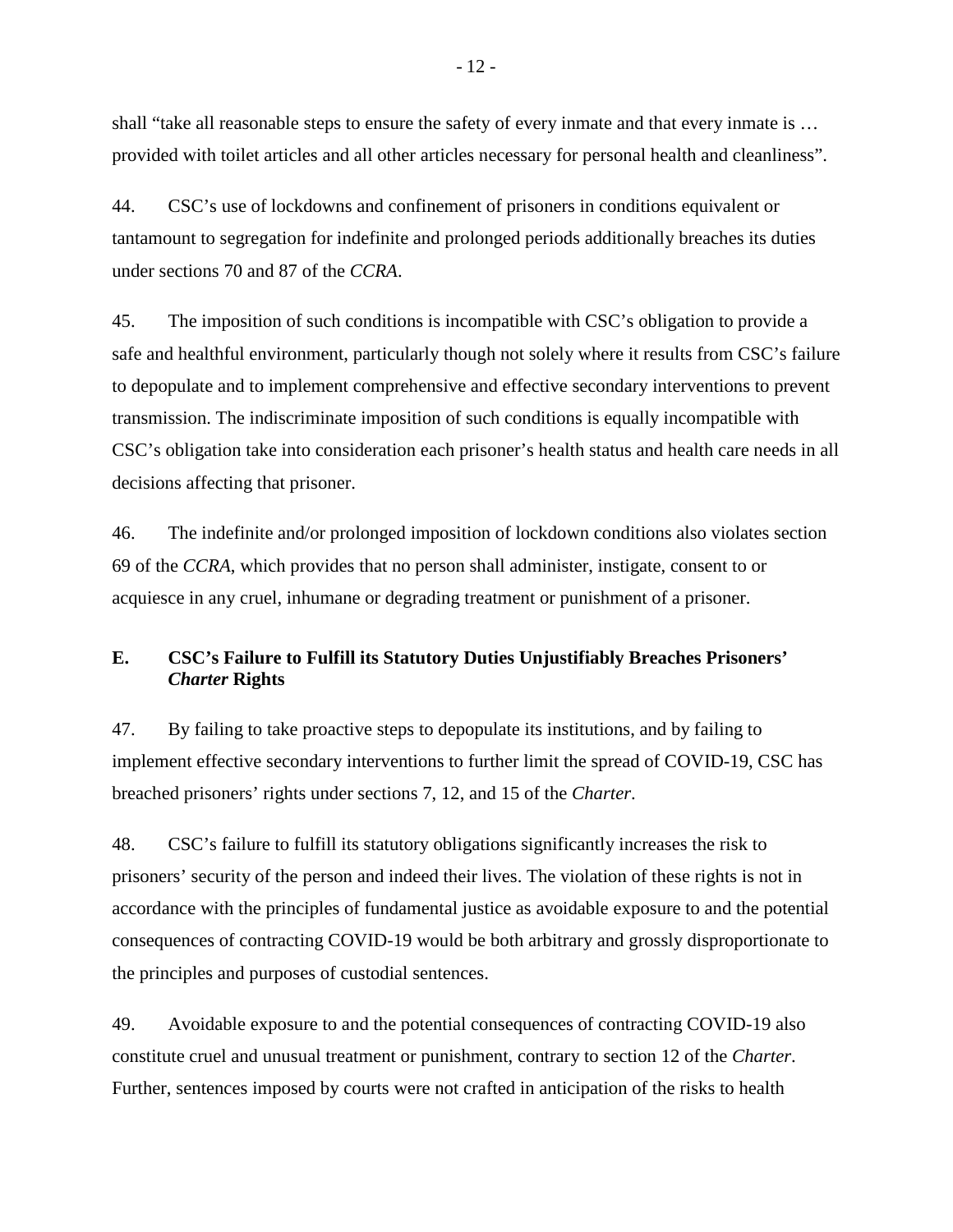associated with a global pandemic in correctional institutions, or the resultant, indefinite and prolonged cancellation of programming, visits, recreation, and spiritual, religious and cultural supports and services, and suspension of access to measures such as day parole and unescorted temporary absences where otherwise appropriate. The sentences currently being served by federally sentenced prisoners are accordingly significantly harsher than were intended by the courts and grossly disproportionate to the offences for which they were imposed.

50. The implementation of lockdowns and the confinement of prisoners in conditions amounting to segregation for prolonged and indefinite periods constitutes a further breach of prisoners' *Charter* rights, including the right not to be arbitrarily detained as guaranteed by section 9 of the *Charter* in addition to the rights guaranteed in sections 7 and 12.

51. CSC's failure to fulfill its statutory duties has a disproportionately adverse effect on prisoners who are pregnant, elderly, and/or experience physical or mental health disabilities, contrary to section 15 of the *Charter*.

52. These breaches cannot be demonstrably justified in a free and democratic society, particularly in light of the efforts taken by other Canadian authorities to facilitate the release of prisoners during this pandemic.

## **THE APPLICANTS RELY UPON:**

- (a) *Corrections and Conditional Release Act*, SC 1992, c 20, sections 3, 4, 5, 69, 70, 85, 86, and 87;
- (b) *Corrections and Conditional Release Regulations*, SOR/92-620, section 83;
- (c) *Canadian Charter of Rights and Freedoms*, sections 7, 9, 12, 15, and 24(1);
- (d) *Federal Courts Act*, RS 1985, c F-7, sections 18(1) and 18.1.

## **THE APPLICATION WILL BE SUPPORTED BY THE FOLLOWING MATERIAL:**

(a) An affidavit from each of applicants or its representative, to be sworn;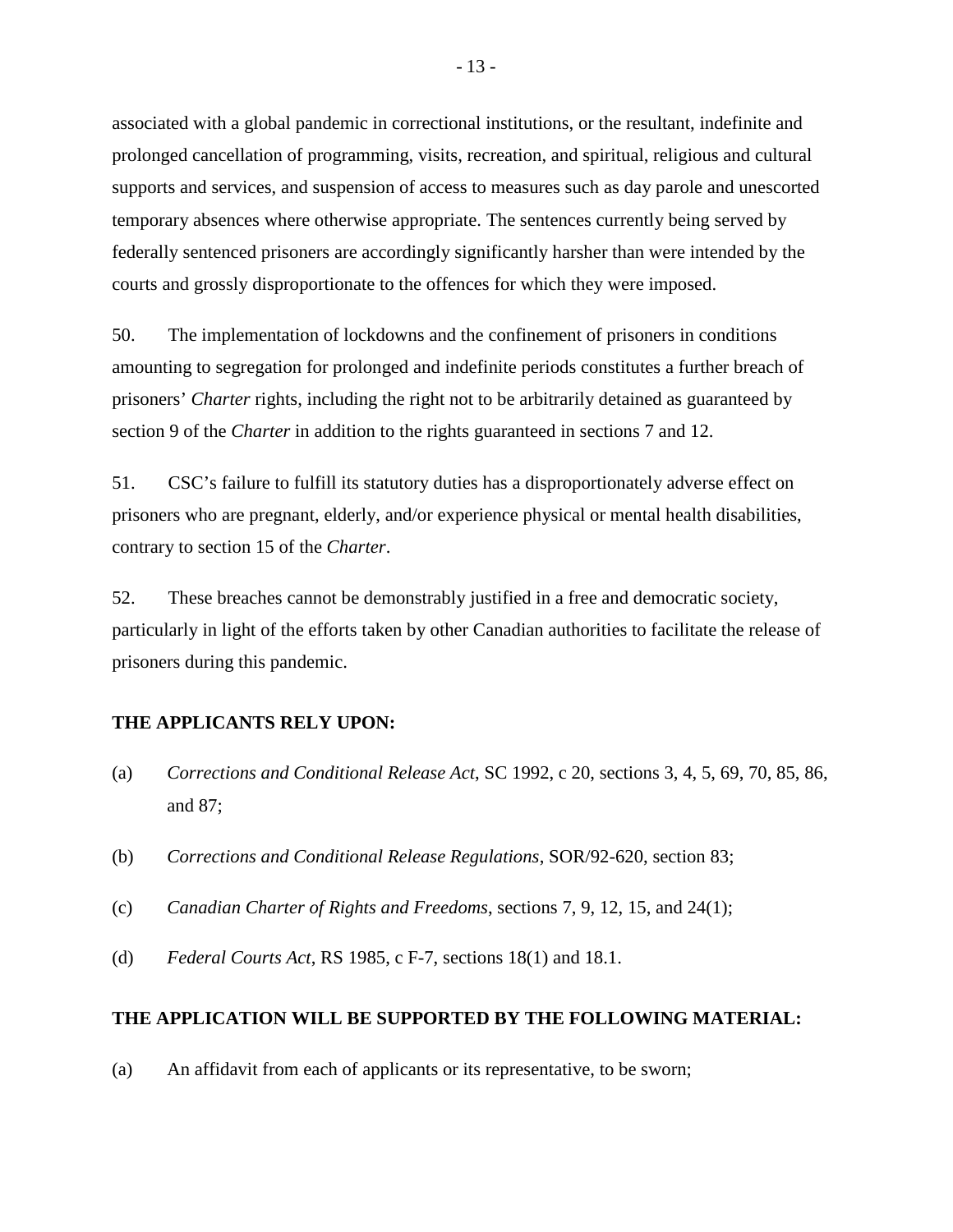(b) Such further and other evidence as counsel may advise and this Honourable Court permit.

Dated at Toronto this  $12<sup>th</sup>$  day of May, 2020.

**GOLDBLATT PARTNERS LLP** 20 Dundas Street West, Suite 1039 Toronto, Ontario M5G 2C2 Tel: 416-977-6070 Fax: 416-591-7333

\_\_\_\_\_\_\_\_\_\_\_\_\_\_\_\_\_\_\_\_\_\_\_\_\_\_\_\_\_

Jessica Orkin (jorkin@goldblattpartners.com)

Adriel Weaver (aweaver@goldblattpartners.com)

Dan Sheppard (dsheppard@goldblattpartners.com)

Jody Brown (jbrown@goldblattpartners.com)

# **Counsel for the Applicants**